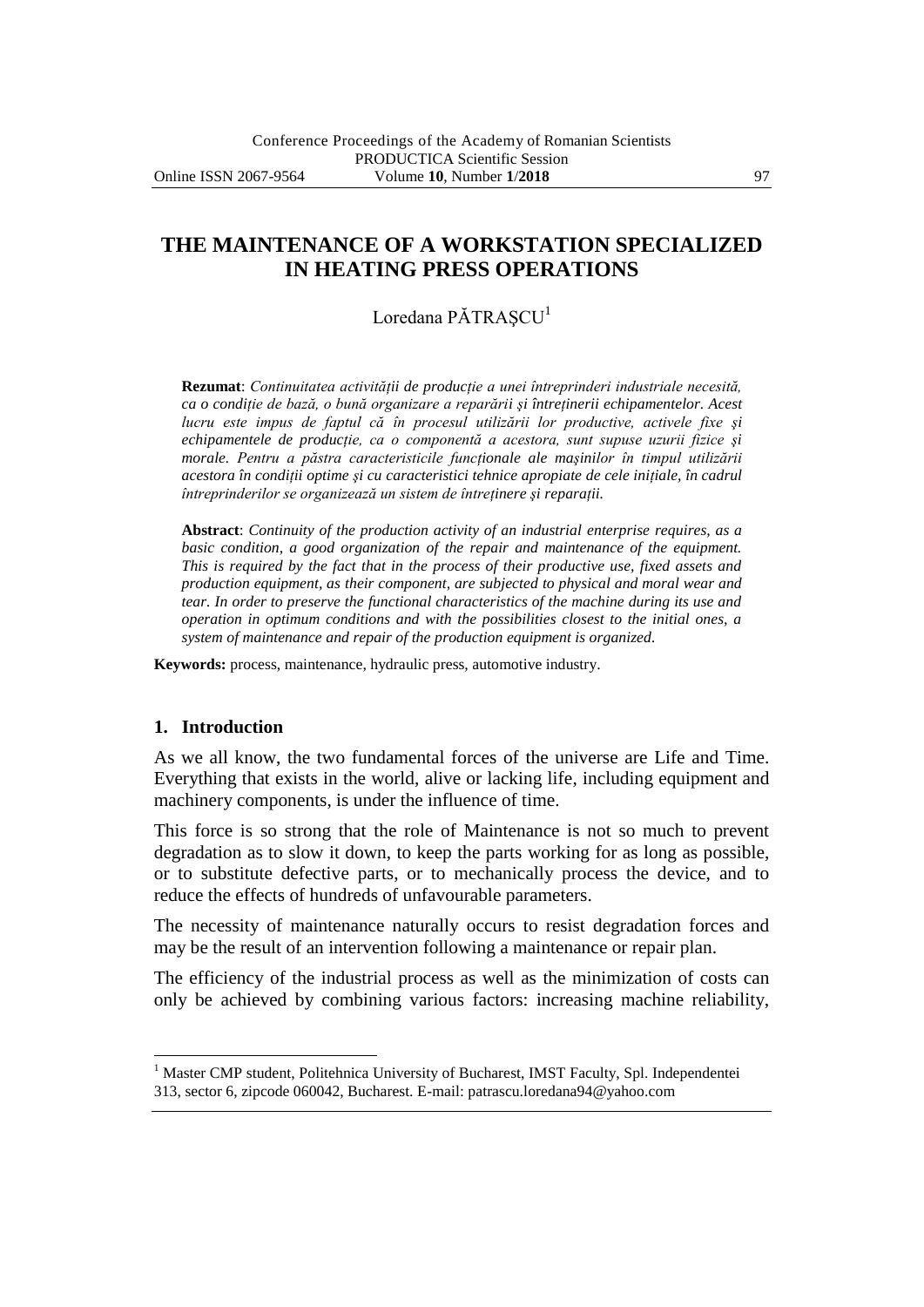increasing operational safety, lowering operating costs, all resulting in a totally streamlined cost.

Consequently, machine maintenance cannot be viewed in isolation.

On this line, the present paper presents a study of the processes of management of the maintenance and repair activities of specialized equipment for heating pressing operations in the automotive industry.

The objectives of the paper are to identify the importance of machine maintenance and repair processes as well as their objectives, to highlight the main monitoring techniques as well as the possibilities of increasing the economic efficiency of maintenance and repairing of the equipment and means of modernization of the equipment.

## **2. Current Stage**

Repeating the production activity of an industrial enterprise requires, as a basic condition, a good organization of the repair and maintenance of the equipment. This is required by the fact that in the process of their productive use, the fixed assets and the production equipment, as their component, are subject to physical and moral wear.

As a consequence of the physical wear of the production equipment, there is a process of gradual loss of the machining capacity of the equipment.

The physical wear of the production equipment, when used in the production process, is accompanied by the transfer of value on the products created and its permanent recovery by selling it to different beneficiaries.

In order to keep the functional characteristics of the equipment during its use and operation in optimal conditions and with the possibilities closest to the initial ones, a system of maintenance and repair of the production equipment is needed.

By investigating the physical wear and tear behaviour of parts, semi-finished products, assemblies or mechanisms that make up the production equipment, it is noted that their wear has a different course over time.

In the case of an industrial enterprise, the importance of the maintenance and repair processes of the production equipment is significant. In doing so, performing these activities in optimum conditions guarantees the normal operation of the production equipment according to the production schedules, thus preventing decommissioning, thereby helping to perform a rhythmic activity.

Maintaining and repairing the corresponding production equipment ensures its maintainance in accordance with the technical and economic performances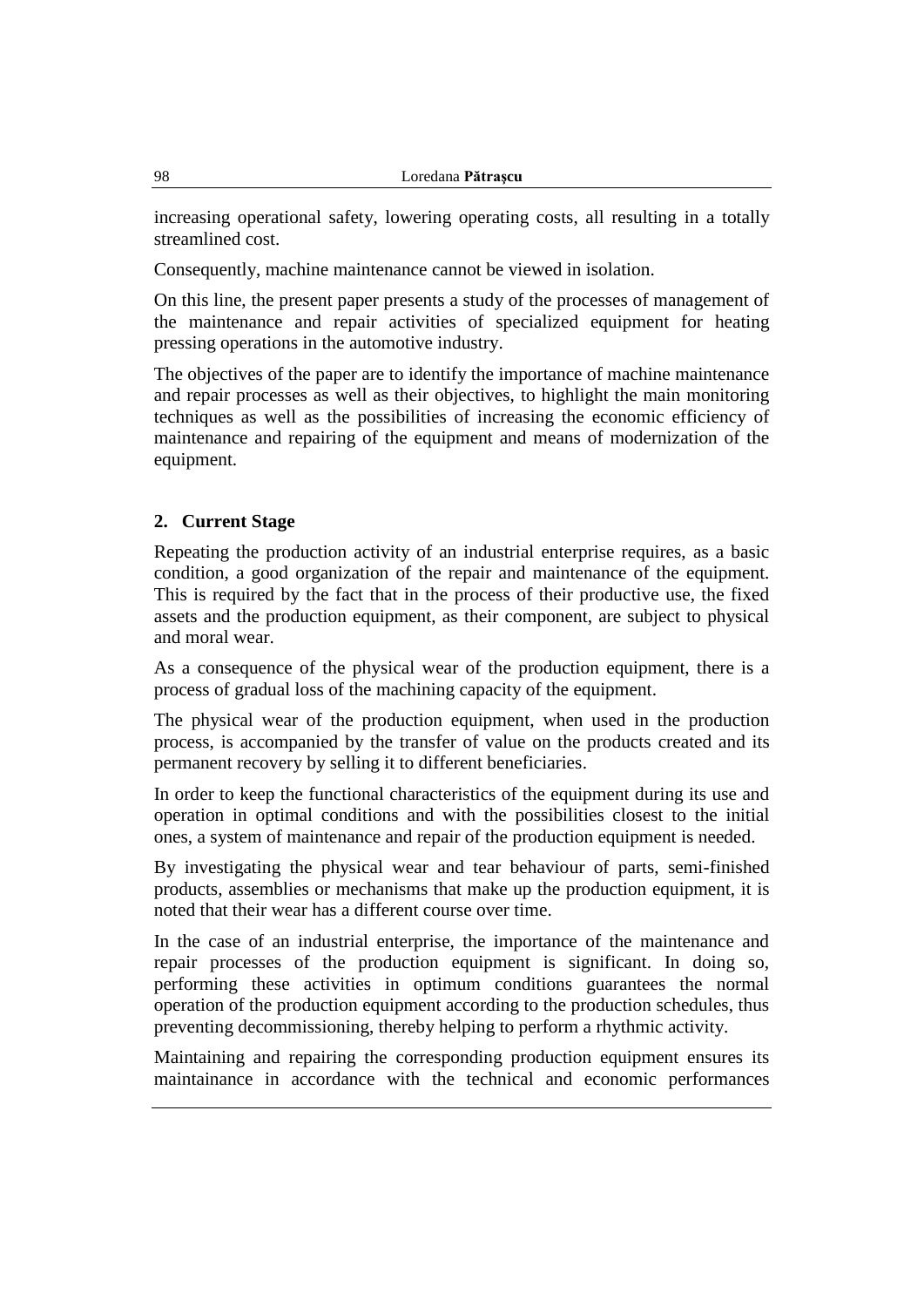provided in the technical book, influencing directly the efficiency and precision of operation and performance of the production in the quantities and quality provided.

We define repair as the work performed at certain time intervals to ensure the maintenance of the functionality of the fixed assets as a whole and of the production equipment, in particular by means of which the permanent defects in operation are removed and the total or partial replacement of the needles fragments that have a shorter running time compared to others.

Initially, the organization of machine repair processes was based only on experience, leaving behind theoretical support. In this respect, repairs were carried out on the machines when they were out of service due to wear. This procedure proved inappropriate in economic terms, representing a serious brake in the operation of the machine.

In order to design and optimize the maintenance of the production equipment, it is necessary to understand its operation, its structure and its characteristics.

For this reason, in the first phase, the present paper describes the equipment, the hydraulic press with force press of 400 tons force, presenting the component parts, and in particular the maintenance processes of the latter.

## **3. Tasks for the Organization of Maintenance and Repair of Machinery**

The basic tasks with regard to the organization of the maintenance and repair of the equipment at the level of the industrial enterprise are as follows:

- Ensuring that the machine is in perfect working order;

- Preventing excessive machine wear and early or accidental lifting of the machine;

- Increase the machine's operating time, both by increasing operating time between two repairs and by reducing the time required to perform the repairs;

- Increase the productivity of the work of repair works, ensure minimal and high quality repairs;

- Modernization of obsolete machinery and equipment.

The basic tasks of the maintenance and repair of the equipment belong to the Chief Mechanic and can include:

*a)* Planning all maintenance and repair work on the fixed assets of the enterprise.

*b)* organizing and executing the repair plan.

*c)* ensuring that the machine is properly maintained between two repairs.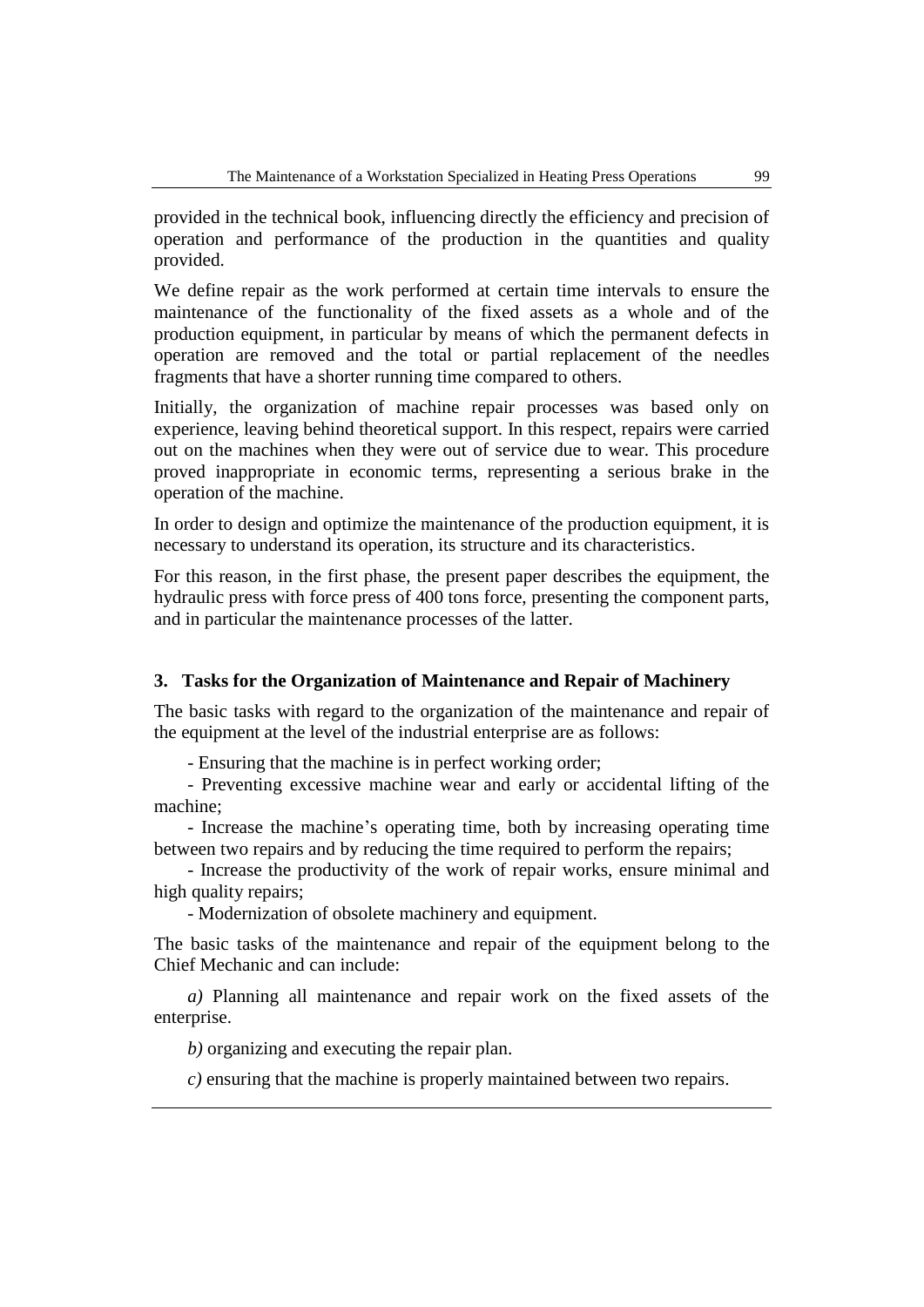*d)* the adoption of the necessary measures for the safety of work equipment and fire protection related to the machinery.

*e)* ensuring the dismantling of disused equipment and drawing up reports on the state of the maintenance and repair plan.

## **4. Monitoring Techniques for the Equipment**

#### **4.1. Visual inspection**

It is the most used monitoring technique, it is easy and fast to use and has a relatively low cost. Normally, it is used to visually detect the condition of each piece, alignment, shape, or cracks.

Benefits: Easy and fast execution, relatively inexpensive and requiring no special equipment for direct viewing.

Limits: Its main limit is the fact that it discovers only obvious discontinuities and its quality is limited by the viewing ability of the human eye or the visual field improvement tools.

#### **4.2 Vibration analysis**

One of the basic tools used in the predictive maintenance of equipment and installations is given by the measurement and analysis of vibrations due to the fact that 90% of the failures that occur in the machines are due to a change in their operation, which for the most part can be sensed by emphasizing vibrations.

Therefore, vibration analysis tools are shown in Figure 1.



**Fig. 1:** Vibration analysis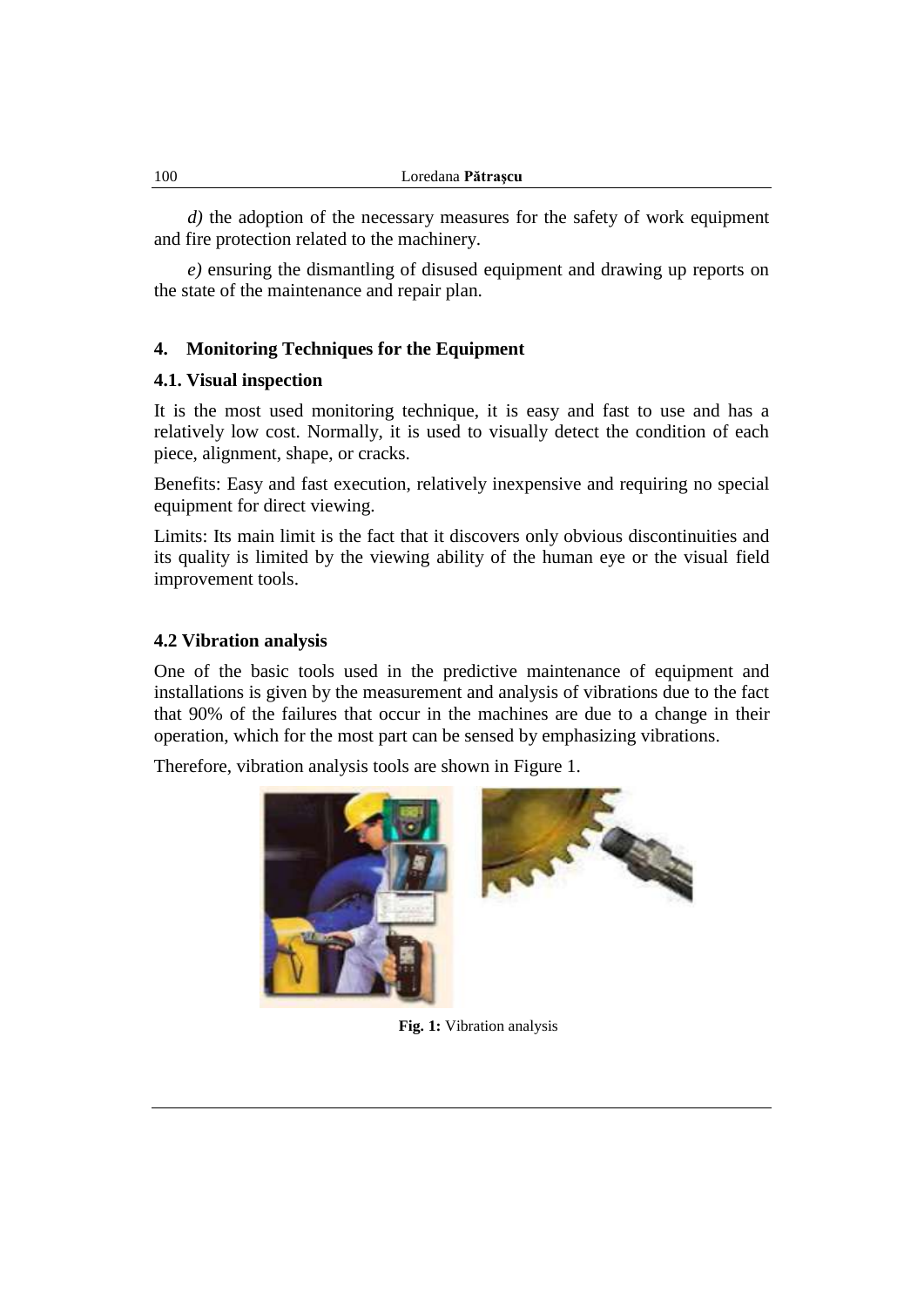Issues that can normally be detected and corrected by the vibration analysis program include:

- Resonance;
- Weakening of mechanical joints;
- Defects in bearings;
- Pump problems;
- Electrical problems associated with motors;

#### **5. Functioning and Maintenance of the 400 Tons Force Hydraulic Press**

The 400 tone force Hydraulic Press is a hydraulic press with 1600x3000mm axle spacing. It has two cylinders that can be adjusted according to different pressures and races.

The press is equipped with protection systems for human health and equipment protection.

The 400 tons, force of the hydraulic press can be used for many purposes at the values specified in the Technical Characteristics section. Field of use within the company: the manufacture of roofing parts and sound insulation.

The press can be operated either manually or automatically by command on the operator screen. All pressure and stroke limitations can be made on the operator panel.

In the case of manual operation, as long as the "down" button is pressed, the presser will lower and rise to the mechanical and electrical limiters, and in the case of automatic operation it will lower and climb according to the values entered in the system.

Pressure Circuit: While the master cylinder is at stroke 0, the product is positioned in its place on the die and the system resets to the operator panel and the automatic actuator button is pressed, thus moving the main cylinder, the jam will fall to a certain race and then actually perform the operation, then return.

If there are none of the errors that could hinder the operation of the system and the other necessary conditions are provided, the main engine can be started.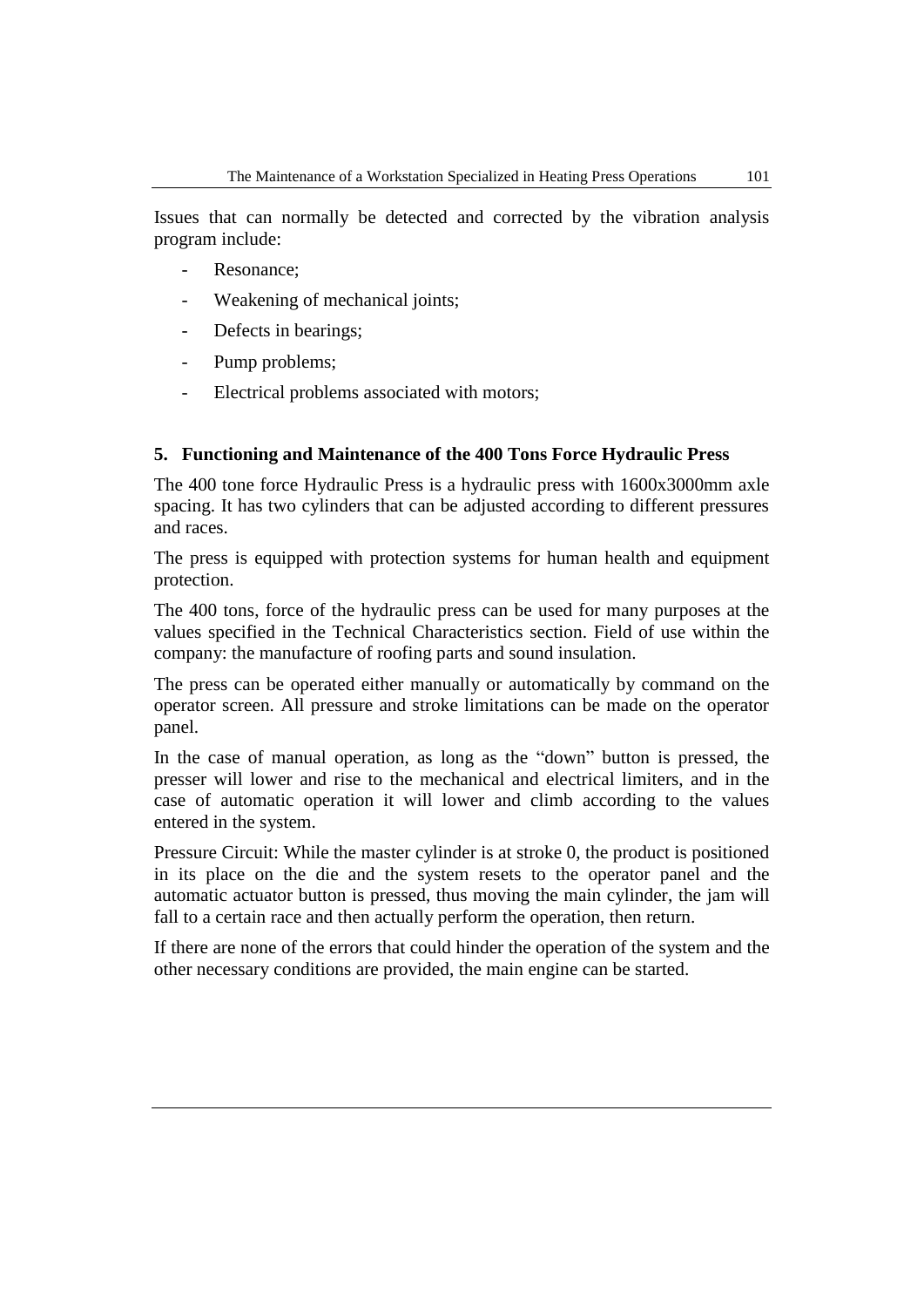

**Fig. 2:** Hydraulic press – 400 tons force

# **6. Technical Chart of Hydraulic Press**

Figure 3 shows the technical diagram of the hydraulic press of 400 tons force and in the table number 1 the parts of the hydraulic press are presented.

| <b>Hydraulic press 400 tons</b> |                             |                |  |  |  |  |  |  |  |
|---------------------------------|-----------------------------|----------------|--|--|--|--|--|--|--|
| Crt.                            | <b>Component name</b>       | <b>Number</b>  |  |  |  |  |  |  |  |
|                                 | Hydraulic unit and tank     |                |  |  |  |  |  |  |  |
| $\mathfrak{D}$                  | Staircase and railing       |                |  |  |  |  |  |  |  |
| 3                               | Top connector               |                |  |  |  |  |  |  |  |
| 4                               | Cross                       |                |  |  |  |  |  |  |  |
|                                 | Column                      | 4              |  |  |  |  |  |  |  |
| 6                               | Light field                 | $\mathfrak{D}$ |  |  |  |  |  |  |  |
|                                 | Lower crossing              |                |  |  |  |  |  |  |  |
| 8                               | Tightening cylinders        | $\mathfrak{D}$ |  |  |  |  |  |  |  |
| 9                               | Hydraulic cylinder assembly | $\mathfrak{D}$ |  |  |  |  |  |  |  |
| 10                              | Machine elements            | 4              |  |  |  |  |  |  |  |
| 11                              | Framework                   |                |  |  |  |  |  |  |  |
| 12                              | Mechanical assembly         | 2              |  |  |  |  |  |  |  |

**Table 1.** Components of the hydraulic press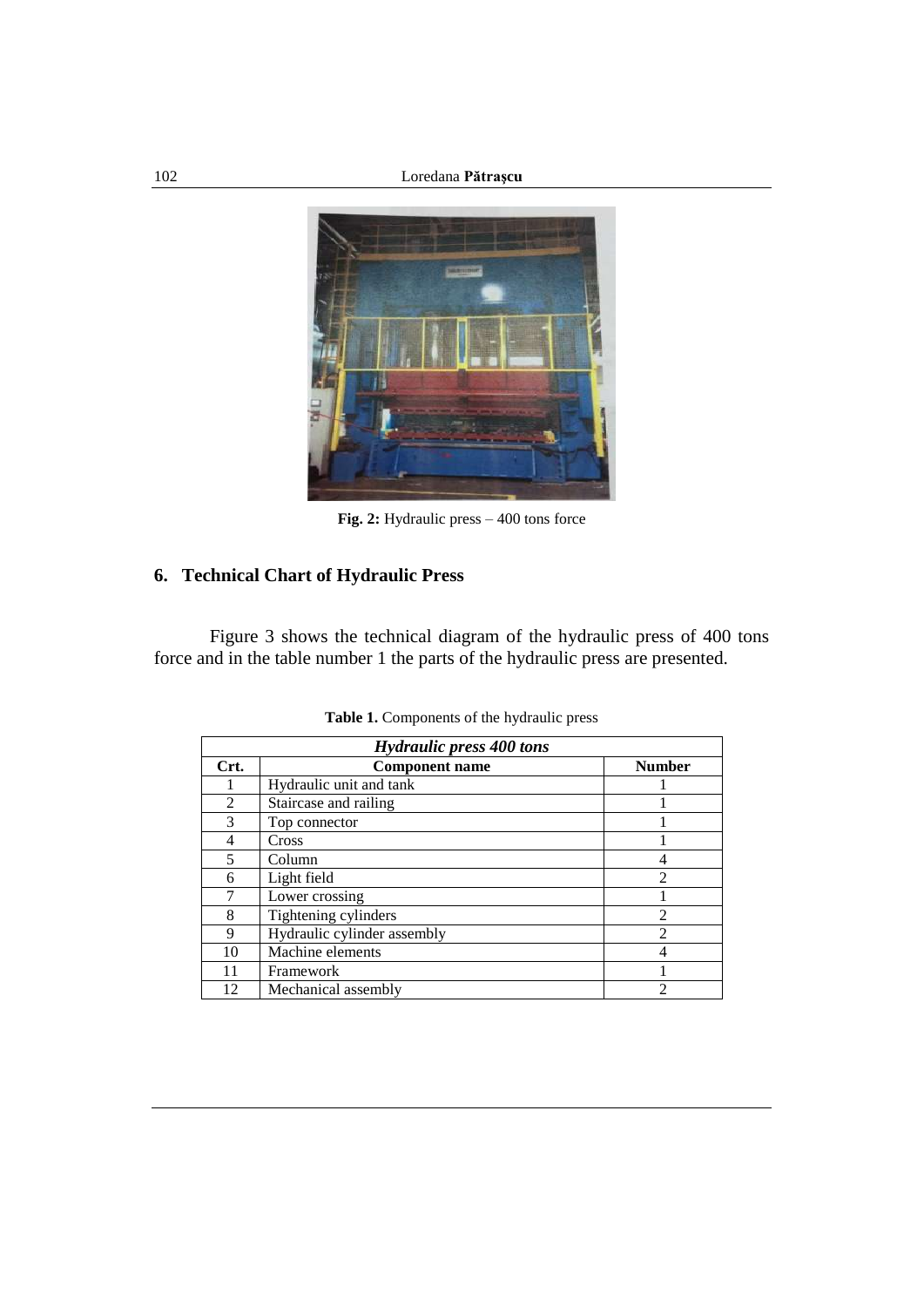

**Fig. 3:** Technical chart of hydraulic press

#### **7. Hydraulic Press Maintenance**

The maintenance of the hydraulic press requires the following machine lubrication actions that must be done in accordance with the machine book prescriptions:

- checking all assembled parts for the purpose of periodically checking the tightening of the bolts from the slides and bearings;

- cleaning clutches and brakes; checking games from camps;

- checking the operation of electric motors, reducers and the entire motion transmission system.

The oil tank, together with the plant filters, is designed to help maintain the properties of the hydraulic agent, eliminating solids by decanting and filtering, and maintaining the temperature within the allowable limits.

Decreasing is applied to working fluids with large liquid stocks, such as recirculation lubricant oils in rolling mills, compressors, high speed gauges, etc.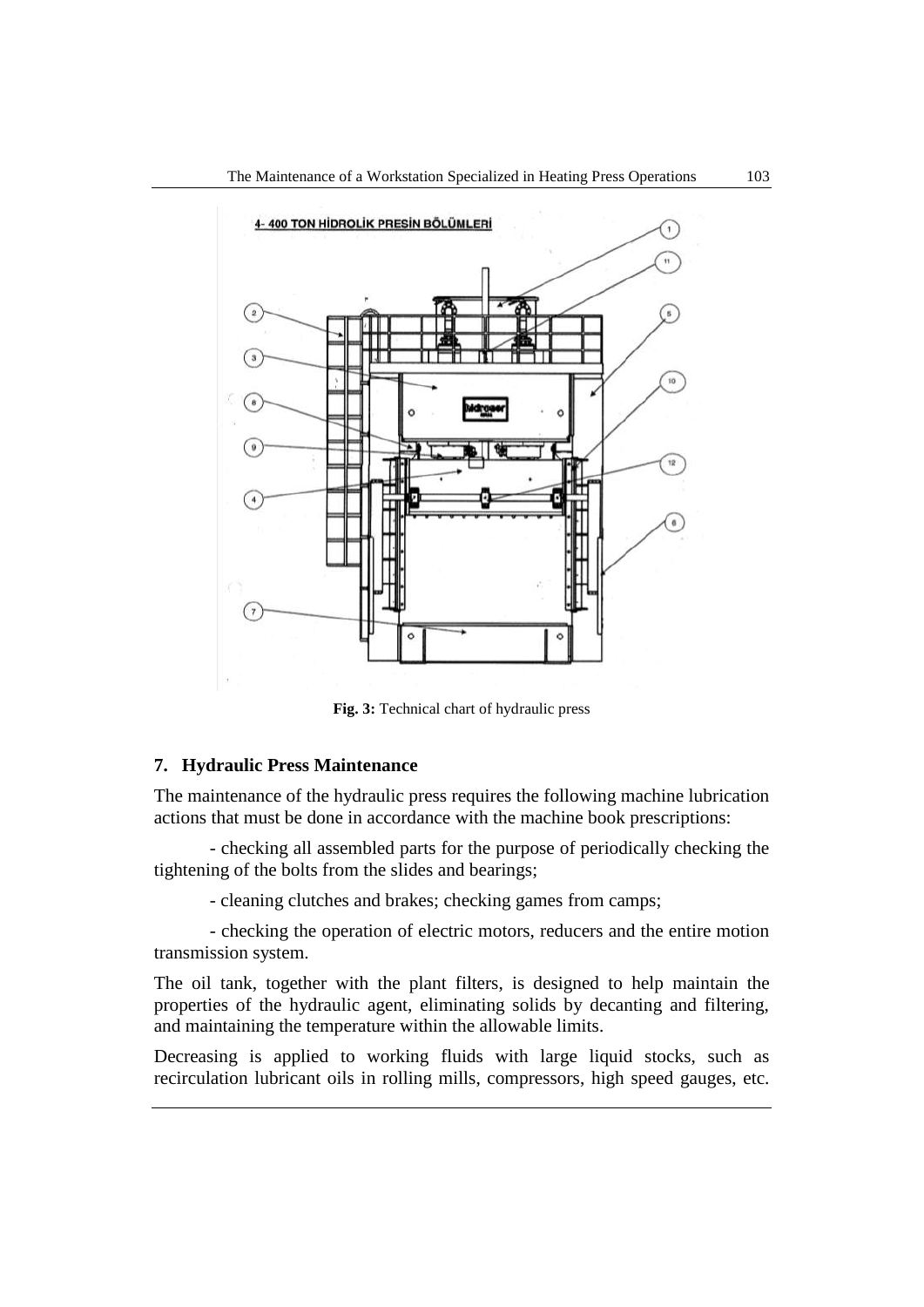The separation of contaminants, the relative density of which is very different from that of oil, is done gravimetrically. Particles that cannot be removed from the circuit by decantation will be removed by filtration. Working fluid filtration is a widely used process because filters can easily be changed without affecting the oil system.

Elements of the hydraulic system most often subject to maintenance are: pipes, fittings, tanks.

#### **7.1 Hydraulic press maintenance**

This type of maintenance is performed at specified intervals and according to established criteria designed to reduce the probability of failure or impairment of the operation of an entity.

The preventive maintenance achievements applied on the machine versus target for 2017 are shown in Figure 4.



PREVENTIVE MAINTENANCE ACHIEVEMENT

**Fig. 4:** Achievements of hydraulic press maintenance in 2017

Figure 4 shows that the preventive maintenance objectives of the hydraulic press have been achieved in nine of the 12 analysed months.

Figure 5 shows how far the target hours for preventive maintenance have been reached according to planning from the beginning of 2017 until the end of the same year. August is a peak month, with a 192 percentage point. Planned while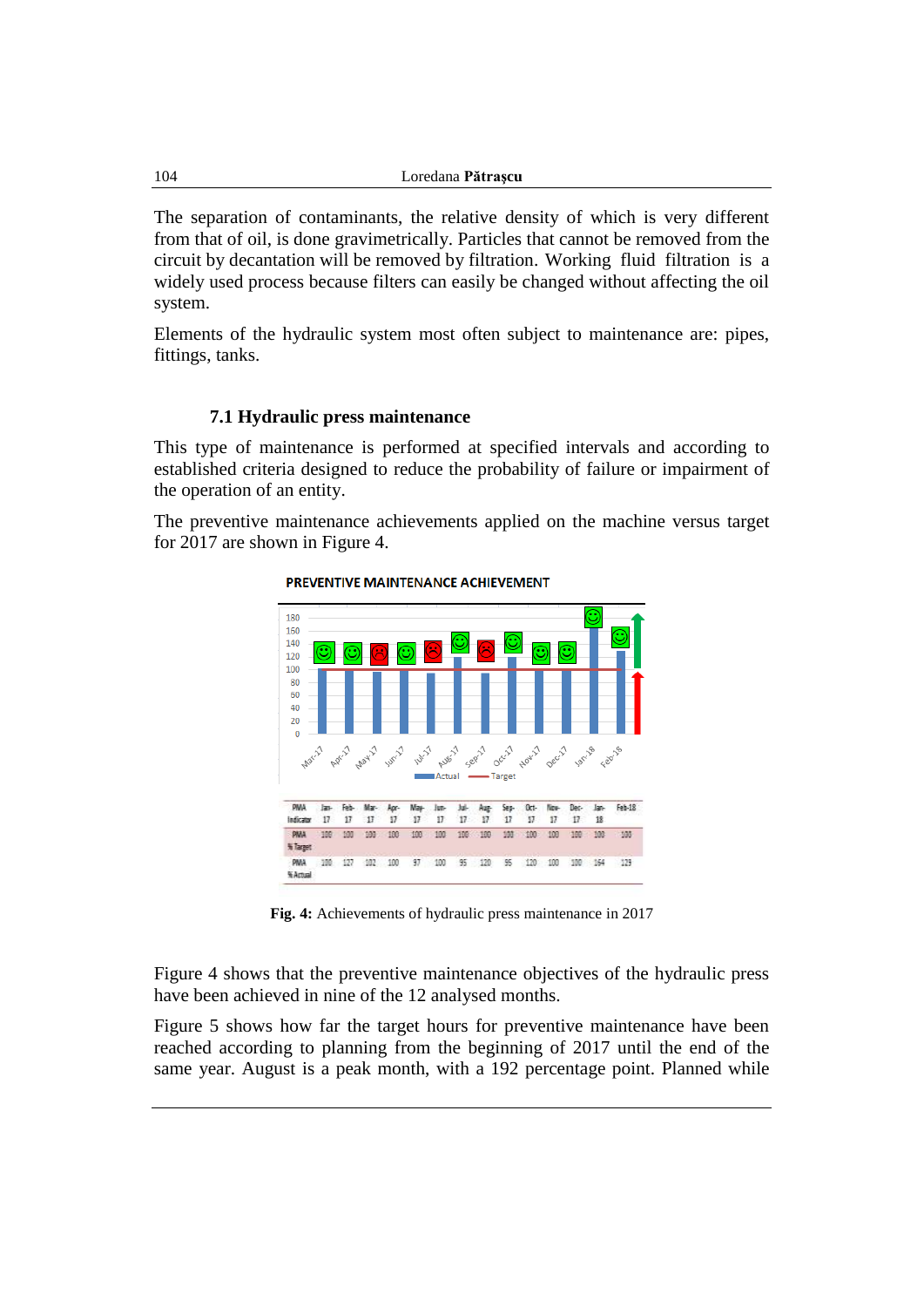the months of September, October, November and December are the months with a percentage of 0 achieved vs. Planned. As far as 2018 is concerned, the same diagram is shown in figure 6.



**Fig. 5:** Preventive maintenance chart in 2017



**Fig. 6:** Preventive maintenance chart in 2018

Comparing 2017 to 2018, we notice that since the beginning of 2018 to date, the target is reached and at the same time it is noticed that the planned hours for 2018 are reduced compared to 2017 for the months of February, March and April, with the 80 hours allocated in January 2018, compared to 0 hours scheduled in January 2017.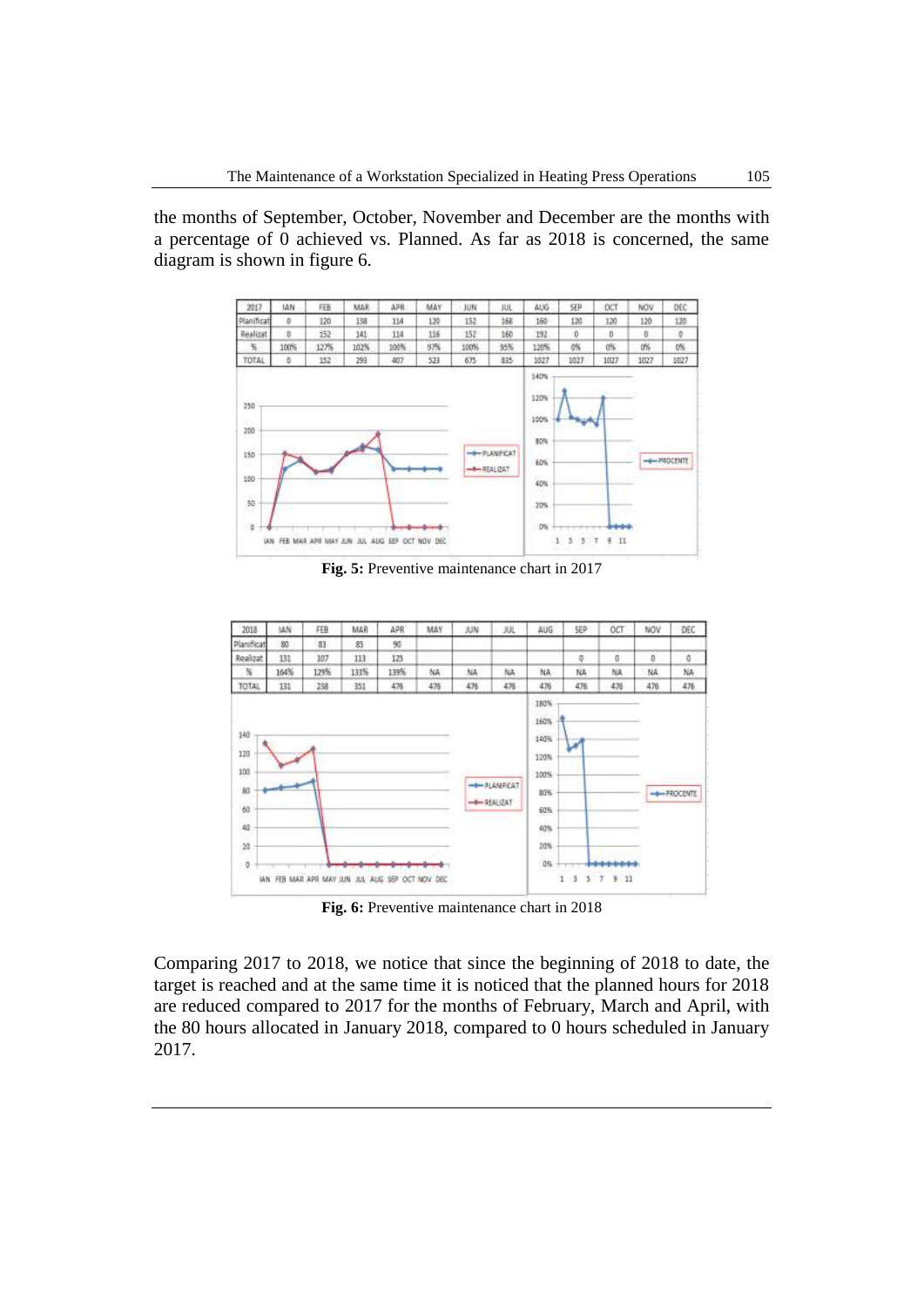#### **7.2. Predictive maintenance of hydraulic press**

Hydraulic press as well as other production equipment gives early warning signs, indicating the occurrence of an imminent defect. The use of modern and effective diagnostic methods allows alerting the maintenance department, offering the possibility to make the best decisions on intervention planning and production.

In this way, effective data analysis becomes a powerful tool in decision-making.

In the analysed company, with regard to predictive maintenance, a maintenance plan is carried out annually as in Figure 7. Therefore, for the hydraulic press, the following are included in the predictive maintenance: the oil temperature, the current values, the temperature of the pan but also the three vibration values. The action plan will be used when a problem related to the predictive maintenance plan is identified.

The Action Plan is in line with the new IATF 16949: 2016 Quality Management System in the automotive industry.

Predictive maintenance determines the state of the machinery and production equipment in order to predict the periodicity and mode of maintenance to be performed. This approach offers cost savings both in terms of energy consumption and spare parts and the cost of equipment failure.

Predictive maintenance determines the state of the machinery and production equipment in order to predict the periodicity and mode of maintenance to be performed. This approach offers cost savings both in terms of energy consumption and spare parts and the cost of equipment failure.

By correctly using the various predictive maintenance tools that maintenance personnel have at their disposal, certain defects can be easily identified and subsequently recognized for the effective diagnosis of a possible defect with a certain degree of precision over time. Among the most popular predictive maintenance methods that the maintenance department can provide at no cost can be cited: vibration analysis, lubricant analysis, thermography and non-destructive ultrasound control. The use of modern and effective diagnostic methods allows the maintenance department to stay alert and provides to the top management the ability to make the best decisions about intervention planning and production.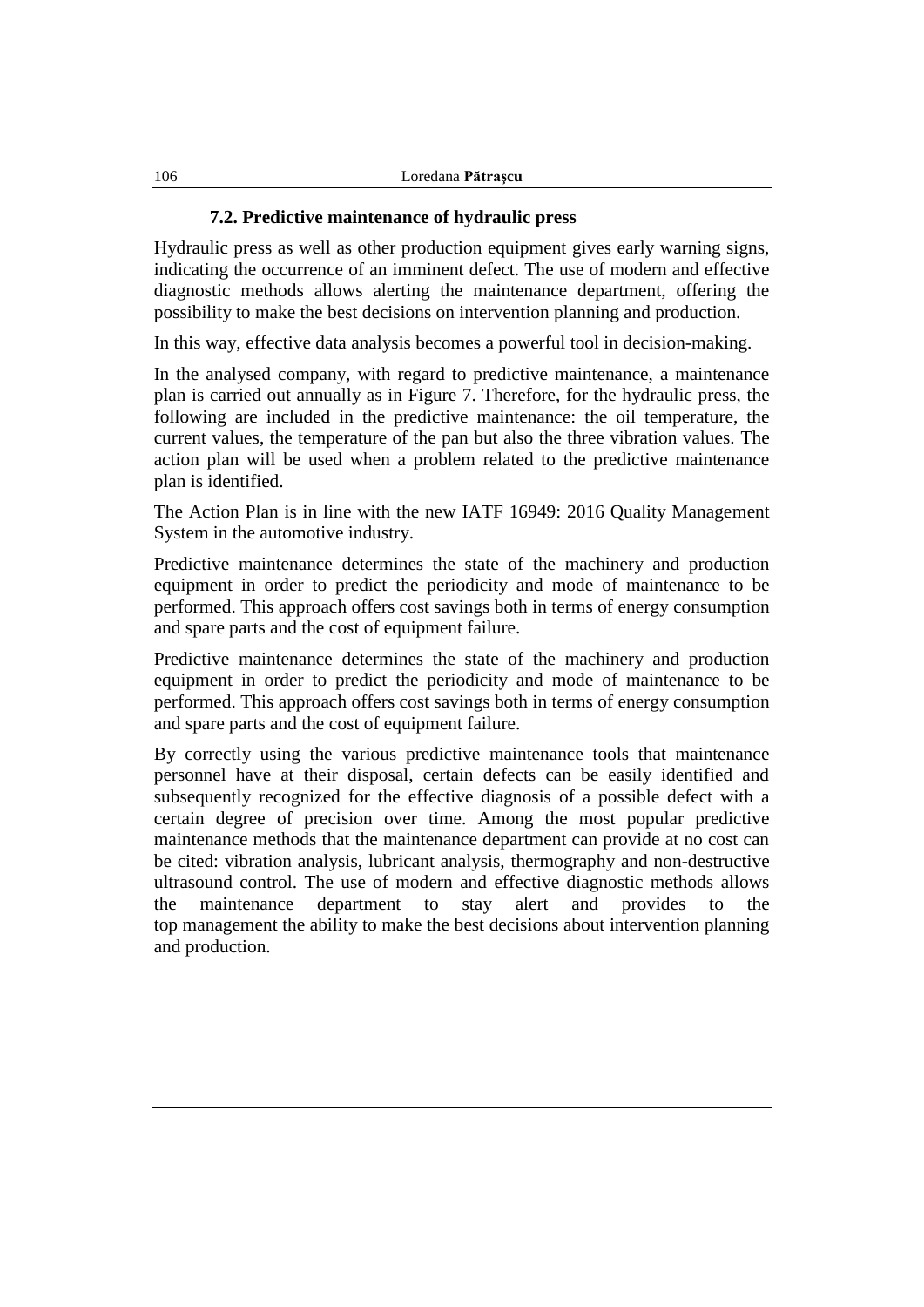| N<br>$\Omega$ . | <b>Activity</b><br>description | Frequency  | Jan  | Febr | Mar  | Apr  | May  | Jun  | July | Aug | Sept | Oct | Nov | Dec |
|-----------------|--------------------------------|------------|------|------|------|------|------|------|------|-----|------|-----|-----|-----|
|                 | Oil temperature                | <b>TBC</b> | 37.6 | 37.6 | 37.6 | 37.6 | 37.6 | 37.6 | 38   | 39  | 38   | 37  | 37  | 37  |
| 2               | Current values                 | <b>TBC</b> | 68.7 | 68.7 | 68.7 | 68.6 | 68.5 | 69   | 69   | 69  | 69   | 69  | 69  | 69  |
| 3               | Panel temperature              | <b>TBC</b> | 31.8 | 32   | 31.9 | 32   | 32   | 31.8 | 32   | 32  | 33   | 34  | 34  | 32  |
| $\overline{4}$  | Vibration Value 1              | <b>TBC</b> | 1.6  | 1.7  | 1.7  | 1.7  | 1.7  | 1.7  | 1.7  | 1.7 | 1.7  | 1.7 | 1.7 | 1.7 |
| 5               | Vibration Value 2              | <b>TBC</b> | 2.6  | 2.5  | 2.7  | 2.7  | 2.5  | 2.5  | 2.6  | 2.5 | 2.6  | 2.7 | 2.5 | 2.5 |
| 6               | Vibration Value 3              | <b>TBC</b> | 2.2  | 2.1  | 2.1  | 2.1  | 2.1  | 2.1  | 2.1  | 2.1 | 2.1  | 2.1 | 2.1 | 2.1 |

**Table 2.** Predictive maintenance plan in 2017

## **8. Conclusions**

First, it is recommended to insist on proactive maintenance, this kind of maintenance having some strategic nuances (stemming from risk management approaches, legal safety regulations). Moreover, from the expenditure perspective, maintenance will be more and more between the need to ensure continuity in operation, compliance with the rules and the financial weight required by the objective of higher economic efficiency.

In other ways, however automated our production process is, most maintenance actions are carried out by people. If small businesses can outsource this business component, large organizations have to organize their own service for maintenance and repair. For this reason, it is recommended to insist on the good organization of the entire team that maintains the maintenance part of the company, including the operators who work with the machines in the company.

By using teamwork, the work team becomes more solid, an ever-increasing effective force, reaching targets and working in a very effective atmosphere. The long-term target objectives set by a maintenance department involved in a fully integrated maintenance system can be very ambitious, namely:

- 1. General Emergency Reduction of Equipment Up to 75%
- 2. Reducing acquisition costs by more than 25%
- 3. Improvement of warehousing and inventory optimization by 95%
- 4. Increase in maintenance efficiency by almost 100%